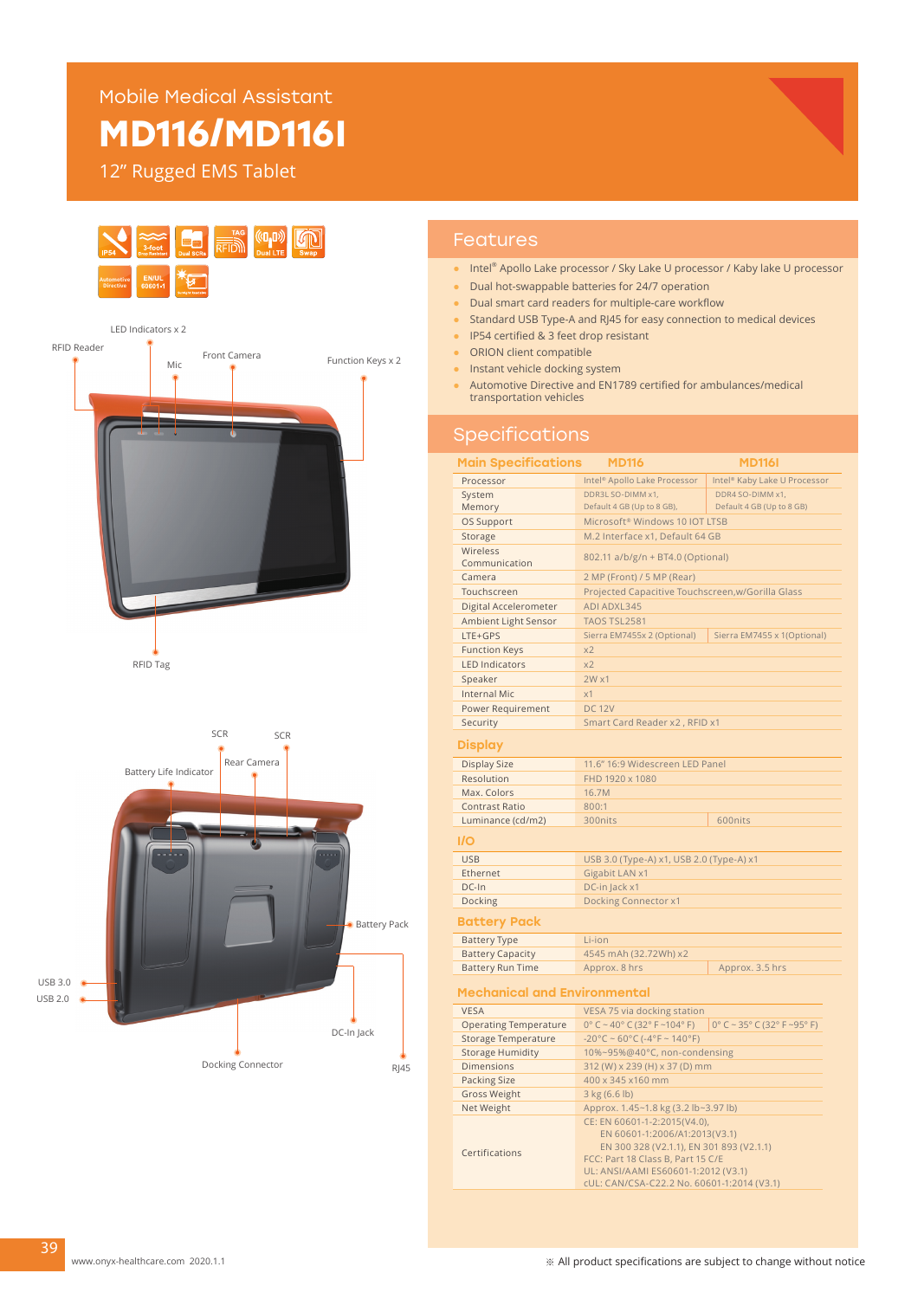#### Dimensions / Unit: mm



 $\zeta \in FC$   $\overset{\circ}{\circ}$   $\overset{\circ}{\bullet}$   $\overset{\circ}{\bullet}$   $\overset{\circ}{\bullet}$   $\overset{\circ}{\bullet}$   $\overset{\circ}{\bullet}$   $\overset{\circ}{\bullet}$   $\overset{\circ}{\bullet}$   $\overset{\circ}{\bullet}$   $\overset{\circ}{\bullet}$   $\overset{\circ}{\bullet}$   $\overset{\circ}{\bullet}$   $\overset{\circ}{\bullet}$   $\overset{\circ}{\bullet}$   $\overset{\circ}{\bullet}$   $\overset{\circ}{\bullet}$   $\overset{\circ}{\bullet}$   $\overset{\circ}{\$ **EN1789** 

### Ordering Information

- »ONYX-MD116ST-A1-1010
- Tablet.N4200.11.6".FHD.300nits.PSU.C-TS(G).4G RAM.M.2 64GB.F/R-Camera.SCR.RFID.WiFi/BT.Battery
- »ONYX-MD116ST-A1-1011 Tablet.N4200.11.6".FHD.600nits.PSU.C-TS(G).4G RAM.M.2 64GB.F/R-Camera.SCR.RFID.WiFi/BT.Battery »ONYX-MD116I-P62-A1-0001
- Tablet.i5-6200U.11.6".FHD.300nits.PSU.C-TS(G).F/R-Camera.SCR.RFID.WiFi/BT.Battery(x2)
- »ONYX-MD116I-P62-A1-0002
- Tablet.i5-6200U.11.6".FHD.600nits.PSU.C-TS(G).F/R-Camera.SCR.RFID.WiFi/BT.Battery(x2) »ONYX-MD116I-P73-A1-0001

Tablet.i5-7300U.11.6".FHD.300nits.PSU.C-TS(G).F/R-Camera.SCR.RFID.WiFi/BT.Battery(x2) »ONYX-MD116I-P73-A1-0002

Tablet.i5-7300U.11.6".FHD.600nits.PSU.C-TS(G).F/R-Camera.SCR.RFID.WiFi/BT.Battery(x2)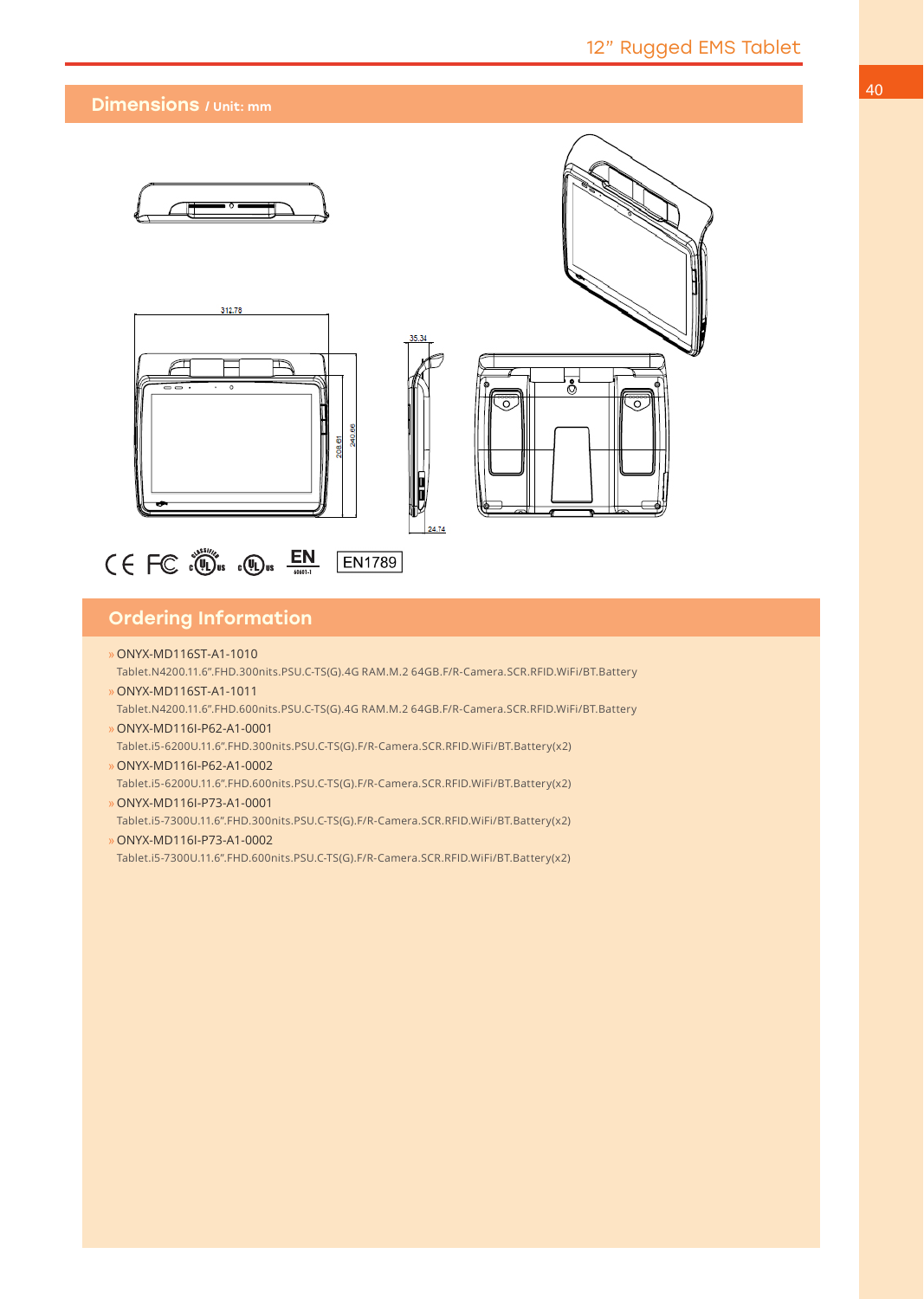### Mobile Medical Assistant

# **MD116 Accessory Selection**

### Vehicle Dock

OPM-T016-A2



### Specifications

| Description              | Vehicle Dock                                                                       |
|--------------------------|------------------------------------------------------------------------------------|
| Input Power              | 12V                                                                                |
| Installations            | VESA <sub>75</sub>                                                                 |
| $\overline{10}$          | 2x USB 2.0 Type-A<br>$1x R$  45<br>1x Line Out<br>1x Phoenix Port<br>1x DC In Jack |
| <b>LED Indicator</b>     | N/A                                                                                |
| <b>Dimensions</b>        | 236.89 x 293.03 x 88.22mm                                                          |
| Weight                   | 800g                                                                               |
| Operating<br>Temperature | $0^{\circ}$ C ~ 40°C(32°F ~ 104°F)                                                 |
| Storage<br>Temperature   | $-20^{\circ}$ C ~ 60°C(-4°F ~ 140°F)                                               |

### Optional Accessories

»OPM-T016-A2 MD116 Vehicle Docking with Holder

# **VESA Cradle**<br>OPM-T021-A1



### Specifications

| Description              | VESA Cradle                          |
|--------------------------|--------------------------------------|
| Input Power              | N/A                                  |
| Installations            | <b>VESA 75</b>                       |
| 10                       | N/A                                  |
| <b>LED Indicator</b>     | N/A                                  |
| <b>Dimensions</b>        | 206.69 x 196.64 x 87.8mm             |
| Weight                   | 395g                                 |
| Operating<br>Temperature | $0^{\circ}$ C ~ 40°C(32°F ~ 104°F)   |
| Storage<br>Temperature   | $-20^{\circ}$ C ~ 60°C(-4°F ~ 140°F) |

### Optional Accessories

»OPM-T021-A1 MD116 VESA Cradle

47